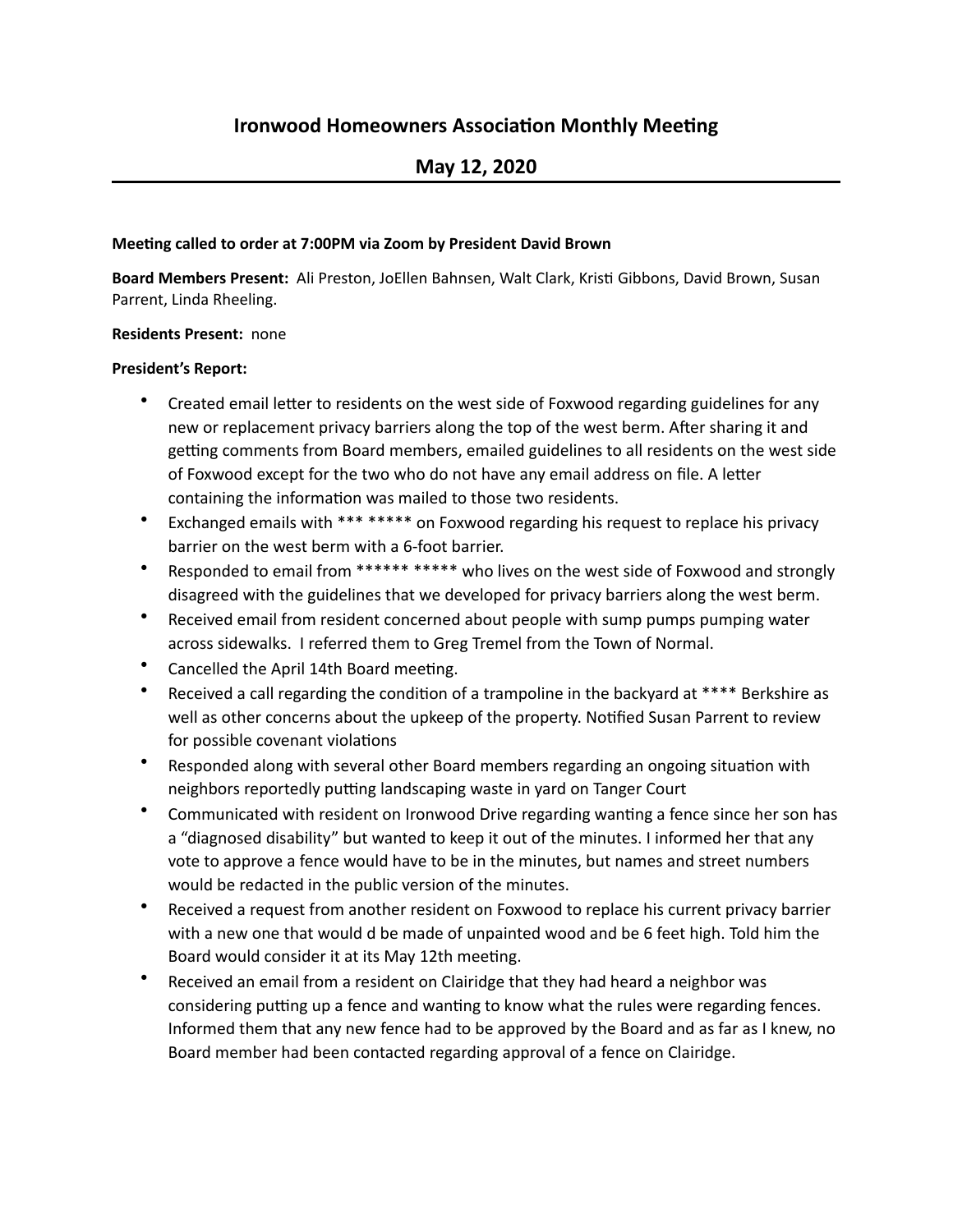#### **Vice President's Report:**

• Nothing to report

Secretary's Report: The minutes of March 10, 2020 were presented. Motion was made and seconded

(Walt clark/Ali Preston) to approve the minutes of the meeting. Motion carried.

#### \*\*\*Updates to minutes.

• none 

#### **Treasurer's Report:**

- JoEllen went over the budget
- Current bank statement was reviewed by Board members Complete

#### **Beautification Report:**

- Motion made and seconded (Walt Clark/JoEllen Bahnsen) "Move to approve expenditure of \$787.89 for two Norway Spruces to be planted on the berm behind \*\*\*\* Ironwood as described in LKM's bid dated April 6, 2020."
- Motion made and seconded (Walt Clark/JoEllen Bahnsen) "Move to approve expenditure of \$1,129.67 for installation of plants at the north entrance to the Ironwood subdivision as described in LKM's bid dated April 6, 2020."

#### **Communications Report:**

• Website Usage

#### **Covenant's Report:**

- 4 new emails sent for garbage can violations
- Trailer Susan will ask Town of Normal to send letter. If not, they will receive letter from lawyer.

#### **SUV & Government Report:**

#### **At-Large Member Report:**

#### **Newcomers Report:**

#### **Old Business:**

Motion made and seconded (David Brown/Ali Preston) - "Move to approve replacement privacy barrier at \*\*\*\* Foxwood, as described in email dated March 14, 2020, and meeting the following provisions: 1) Barrier will be constructed of natural wood. 2) Barrier will